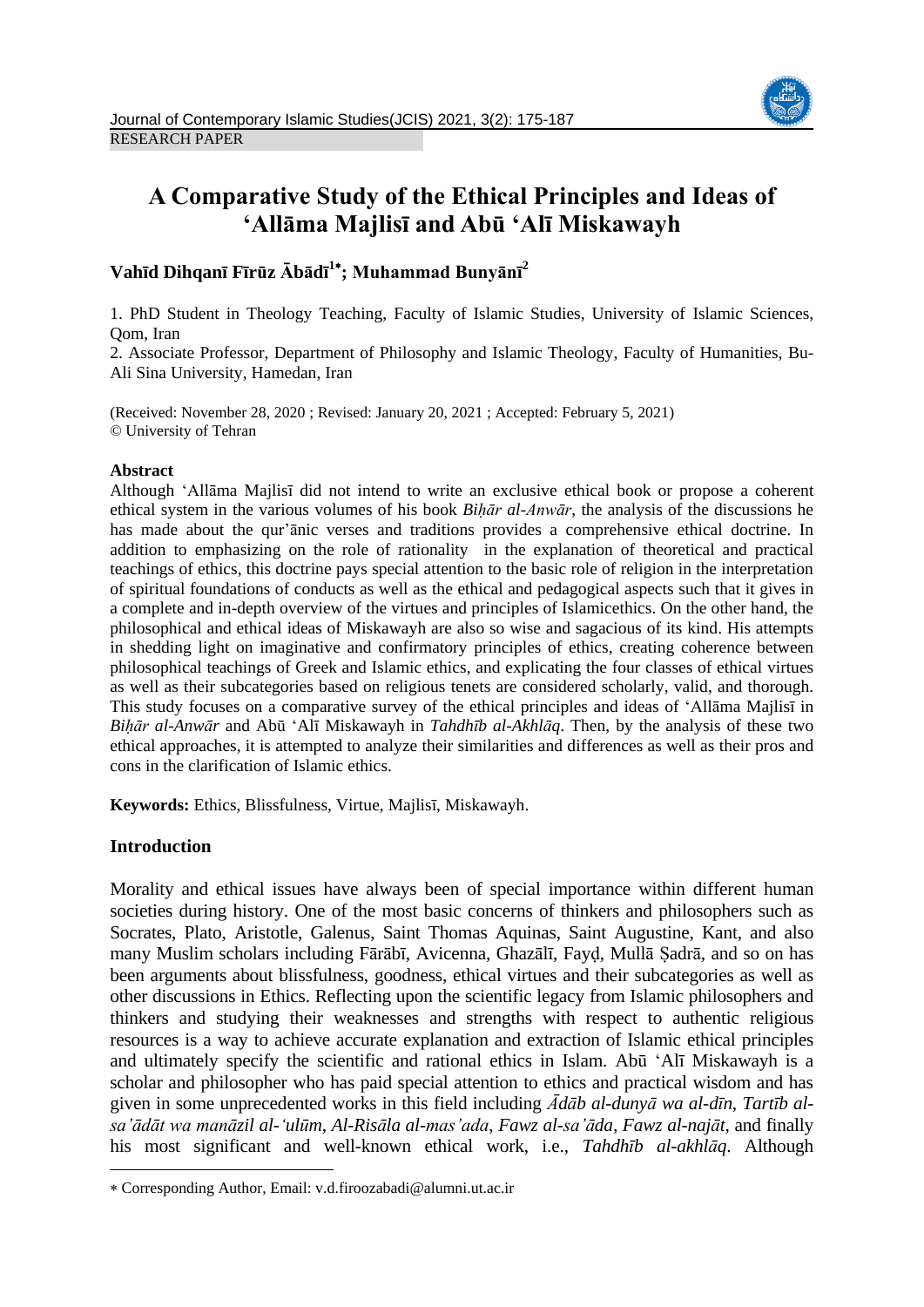Miskawayh in his book has been under the influence of Greek thinkers and philosophers such as Aristotle and Plato, he has attempted to present philosophical ethics in a new framework compatible with religious ethics and Islamic beliefs so in this regard he has had an immense impact on the scientific and rational clarification and expansion of Islamic ethics that has enormously influenced the ethical works after him. On the other hand, 'Allāma Majlisī is one of the great Islamic jurists and narration transmitters who is considered as an eminent and meditative researcher in narrative and intellectual sciences. This fact is quite evident for anyone who has referred to his analyses and commentaries about the traditions in his noble book *Biḥār al-anwār*. Although 'Allāma Majlisī in the various volumes of *Biḥār al-anwār*, especially volumes 64 to 76, was not about to write a cohesive book on ethics, an accurate overview of his approaches and minute analyses according to the qur'ānic verses and traditions and instructions of Ahl al-Bayt displays the fundamental tenets as well as the moral virtues and vices at issue in Islamic ethics. Therefore, due to the important influence of the moral ideas and works of these two Muslim thinkers on rational exegeses and expansion of Islamic ethics and also their unique approach to moral issues, this study deals with the comparative analysis of their ethical doctrines and opinions. The comparative study of different approaches in the ethical works of Muslim philosophers and thinkers displays their pros and cons and also serves as a scientific and logical guideline for a comprehensive and cohesive ethical system. This article explores the following questions: What are the axioms of the ethical ideas of 'Allāma Majlisī and Abū 'Alī Miskawayh? What is the relationship between blissfulness and faculties of the soul? How are ethical virtues explained from the view of 'Allāma Majlisī and Abū 'Alī Miskawayh? By the analytical survey of the approaches of these two Muslim scholars, the similarities and differences in their views, plus their weakness and strength points, the present research seeks to represent a comprehensive model for Islamic ethical virtues and principles ensuring human blissfulness in all physical and spiritual aspects.

#### **Ethical principles and ideas of 'Allāma Majlisī**

#### *Soul (Nafs) and its incorporeality*

'Allāma Majlisī believes that a human is composed of soul and body as dual and autonomous entities; he attributes human genuineness to his rational soul that is recognized with the word "I" by everyone (Majlisī, 1983, vol. 57:271; vol. 56: 290). From the viewpoint of 'Allāma, rational soul is a delicate, illuminous, and divine substance that belongs to the body and is interrelated with it; and the angels take it at the moment of death (Majlisī, 1983, vol. 58: 26). From his view, the arguments of philosophers for the incorporeality of the soul are questionable, as they do not prove it explicitly and vividly (ibid: 104).

#### *Faculties of the soul*

'Allāma Majlisī in the interpretation of "fresh water" and "salty and bitter water" in the narration "… Be fresh water so to create from thee my heaven and my Servants, and be salty and bitter…," states that "fresh water" is an allusion to the faculties of the soul inviting a human to goodness and righteousness, e.g., the rational faculty. In his view, "salty and bitter water" denote some faculties that incite human to lust and physical pleasures; thus, the metaphor of fresh and salty water implies that every human has different faculties, some obey the good faculties while some others obey the evil faculties that exist in their existence (ibid, vol. 64: 93-95).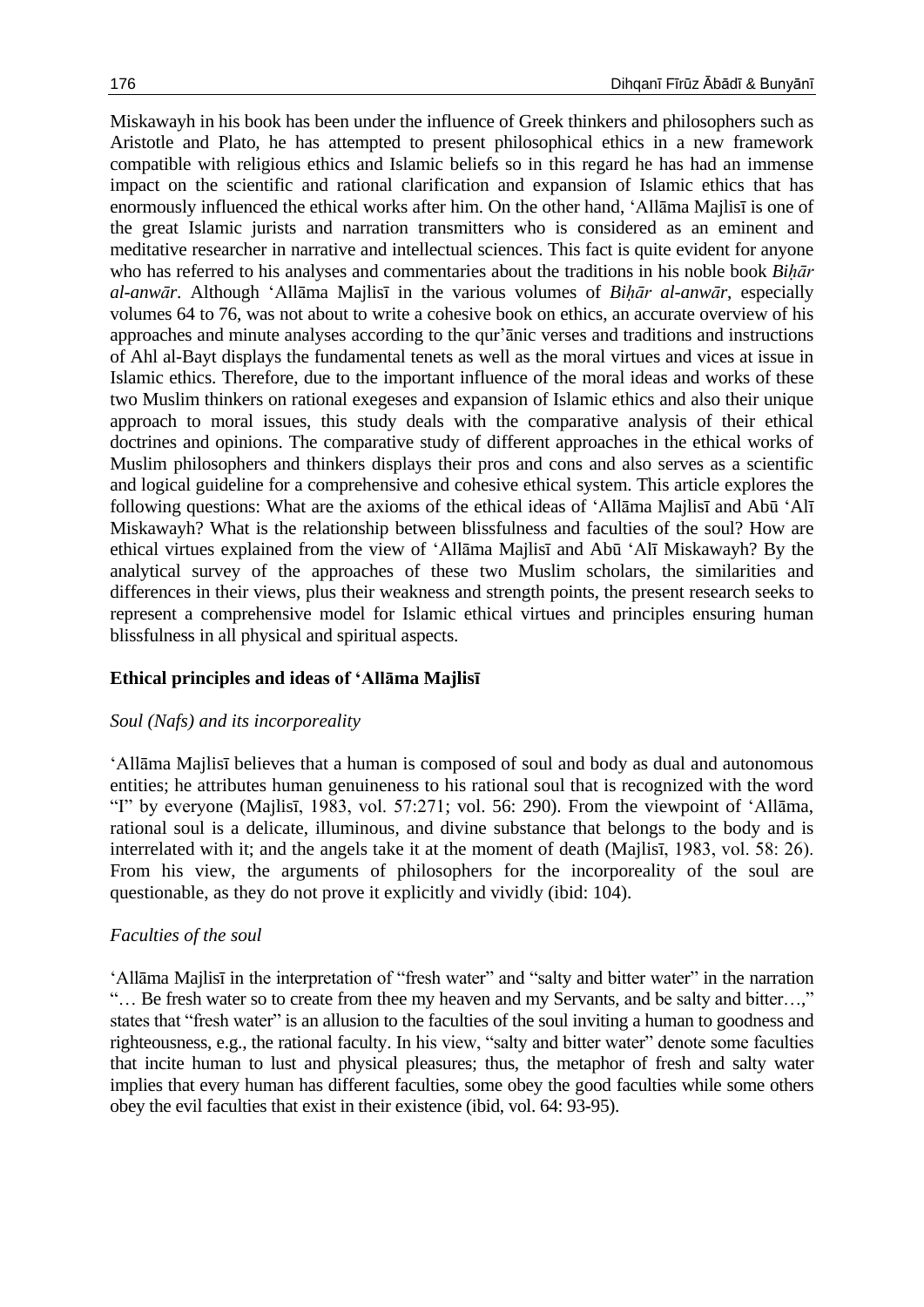#### *A human's predominant temper*

It is concluded from the commentaries of 'Allāma Majlisī regarding the traditions that a human's temper is more inclined to vice and evil as he innately wants to be free without any obstacles on his way to bestial desires and carnal pleasures. If God leaves a human to herself and appoints no divine prophet to guide him to goodness and righteousness, he just satisfies his (worldly) desires, even if it leads to corruption and bloodshed. Therefore, evil dominates good in a human's temper (ibid, vol. 11: 126). On the other hand, 'Allāma Majlisī holds that human is created in a way that he has tendency to God and has an innate inclination to gain insight into and relate to Him. Man's God seeking nature, from the view of Majlisī, is a covenant-driven insight that paves the way for accepting religion, and if it was not covenantdriven, it would not be possible to accept religion and give one's life for it, because if there is no zeal and eagerness inside a human's soul for God, persistence in religion would be meaningless (ibid, vol. 65: 318).

## *Superior virtues*

Virtue literally means excellence, priority, superiority, privilege, and good attribute versus vice (Dihkhudā, 1963, vol. 36: 277). 'Allāma Majlisī has discussed human virtues with respect to the qur'ānic verses and different narrations. In his view and with regard to traditions, the perfection of religion is in seeking knowledge, and knowledge paves the way for acquiring good behaviors. "Knowledge is of numerous virtues: its head is humbleness, its eyes are restraint from jealousy, its ears are understanding, its tongue is honesty, its memory is inquiry, its heart is optimism, its ration is discovering the reason of issues, its hands are kindness, its endeavor is health, its feet are visiting the scholars, and its weapon is sweet and pleasant words…" (Majlisī, 1983: vol. 1: 175). Other virtues are like the inner and outer limbs and faculties of science. In another words, it can be said that science and knowledge are the root of all human virtues (ibid: 117). Inspired by traditions, 'Allāma Majlisī regards patience or equanimity as one of the best human virtues, and writes, "In order to do his responsibilities and commitments, and to resist difficulties and hardships, a human is in need of patience and persistence. If he has no spiritual power and if the unfailing faculty of patience and resistance is missing in his soul, he cannot win in the battle of fighting against difficulties and trouble and also in the realm of doing commitments." (ibid, vol. 68: 68-69).

In the opinion of 'Allāma, patience is a high ideal that has an influence on all of the behaviors and qualities in a human and takes a special name in every field. It is named bravery in the realm of battle, and in the realm of obedience and adherence to God, it is named patience in obedience, and when it comes to keeping secrets, it is called confidentiality. Patience against someone who gets furious at us is called swallowing anger, and in the realm of politics and social issues it is named expansion of mind (ibid). Furthermore, 'Allāma has explained about the virtue of faith and Islam as well as other ethical virtues such as love to God, monotheism, sincerity, gratefulness, remembrance, etc. However, it is not possible to mention that here due to its lengthy account.

#### **Moderation and pleasure from the view of 'Allāma Majlisī**

From the viewpoint of 'Allāma Majlisī, the criterion for measuring virtue in human behavior is moderation and restraint from extremism. In his interpretation of the narration "There is no believer who believes in God but is harsh," he writes, "The Believer always observes the boundaries of moderation and avoids extremism" (ibid, vol. 65: 386-387; vol. 58: 291).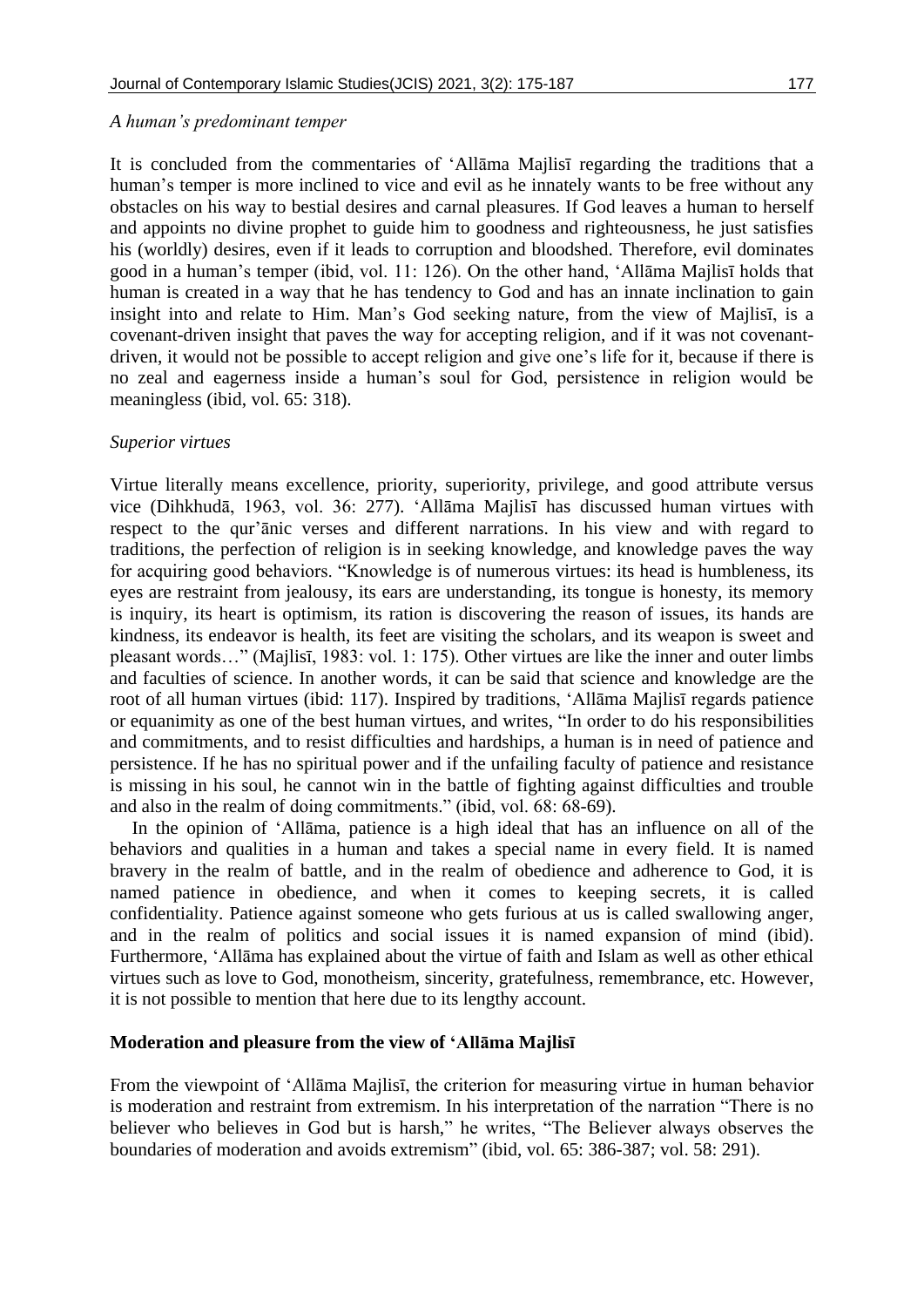Pleasure is one of the main concepts related to perfection and blissfulness, and it literally means delight, favorite, delightful, taste, and good taste (Fayyūmī, 2004: 552). If a human acquires something that is compatible with his true perfection and blissfulness, he enjoys it and if he/she gets something that is not consistent with his existence, he suffers from it (Misbāh, 2009: 161). 'Allāma also writes that rational pleasures are superior to and more perfect than sensual pleasures, "It is commonly held by the laymen that the most powerful pleasures are sensual and physical, so most of people do not worship God unless to get delicious food and heavenly maidens in the hereafter, but this idea is refuted by those who have wisdom due to several reasons". Then, he points to the causes of this argument (Majlisī, 1983, vol. 58: 127).

## **A Human's ultimate perfection and blissfulness**

'Allāma Majlisī discusses the concept of blissfulness and wretchedness based on the Qur'ān and various traditions. In his literal definition of blissfulness and wretchedness, he quotes from *Mufradāt* Rāghib and writes, "Al-sa'd wa al-sa'āda: it is assistance in Godly and divine works to achieve goodness and merit; it is against wretchedness; and it is said: sa'ida wa 'as'adahullāh: God made him achieve goodness and assisted him. As the term blissfulness (sa'ādat) is mainly in two kinds: worldly and otherworldly; and worldly blissfulness is in three kinds: spiritual, physical, and external; wretchedness (shaqāwat) has the same divisions, too (ibid, vol. 70: 42). Moreover, 'Allāma takes blissfulness as selecting and adopting what will bring the good ending (ibid: vol. 1: 115).

In another case, 'Allāma considers rationality to be the heart of duties and perfections, and as a means for achieving worldly and otherworldly blissfulness, recognizing the truth of the phenomena, and reflecting upon complicated, intricate, and elusive tasks (ibid: 102). Likewise, he regards faith as a means to reach blissfulness in this world and the hereafter, and regards disbelief as the cause of wretchedness in both worlds (Majlisī, 1983: vol. 5: 299). The extensions of blissfulness are different in various ethical doctrines in terms of different ideologies that constitute the foundation of human blissfulness. The Noble *Qur'ān* maintains that a human's ultimate blissfulness and wretchedness lie in approaching God (Misbāh, 2010, vol. 1: 92-93; ibid, 2009: 343).

From the perspective of 'Allāma Majlisī, the manifestation of true blissfulness is approaching God. Approaching God should be interpreted as the degrees of perfection. Human being is contingent, and possible beings have nothing of themselves and are in the highest level of fault, shortage, and imperfection. However, the Necessary Being has all properties of perfection. Thus, there is an incredible and enormous discrepancy and distinction between absolute deficiency and absolute richness. When a human steps in the spiritual way, the more he takes the moral high ground and distances from ethical faults by worshipping and doing duties, the better he attains perfection, approaches the source of excellence, and takes Godly moral attributes (Majlisī, 1983, vol. 67:197).

#### **Ethical principles and ideas of Miskawayh**

#### *Soul and body*

In the opinion of Miskawayh, there is a reality in humans that is not totally or partially physical, but rather it is, in essence and properties, in contrast with physical objects and their components (Ibn Miskawayh, 1951: 4-5). Human beings are creatures composed of body and soul. A human's body consists of physical elements that are in constant change and transformation while his soul is incorporeal and independent from matter and its effects; accordingly, a human's virtuosity lies in his soul. A human's physical aspect is compatible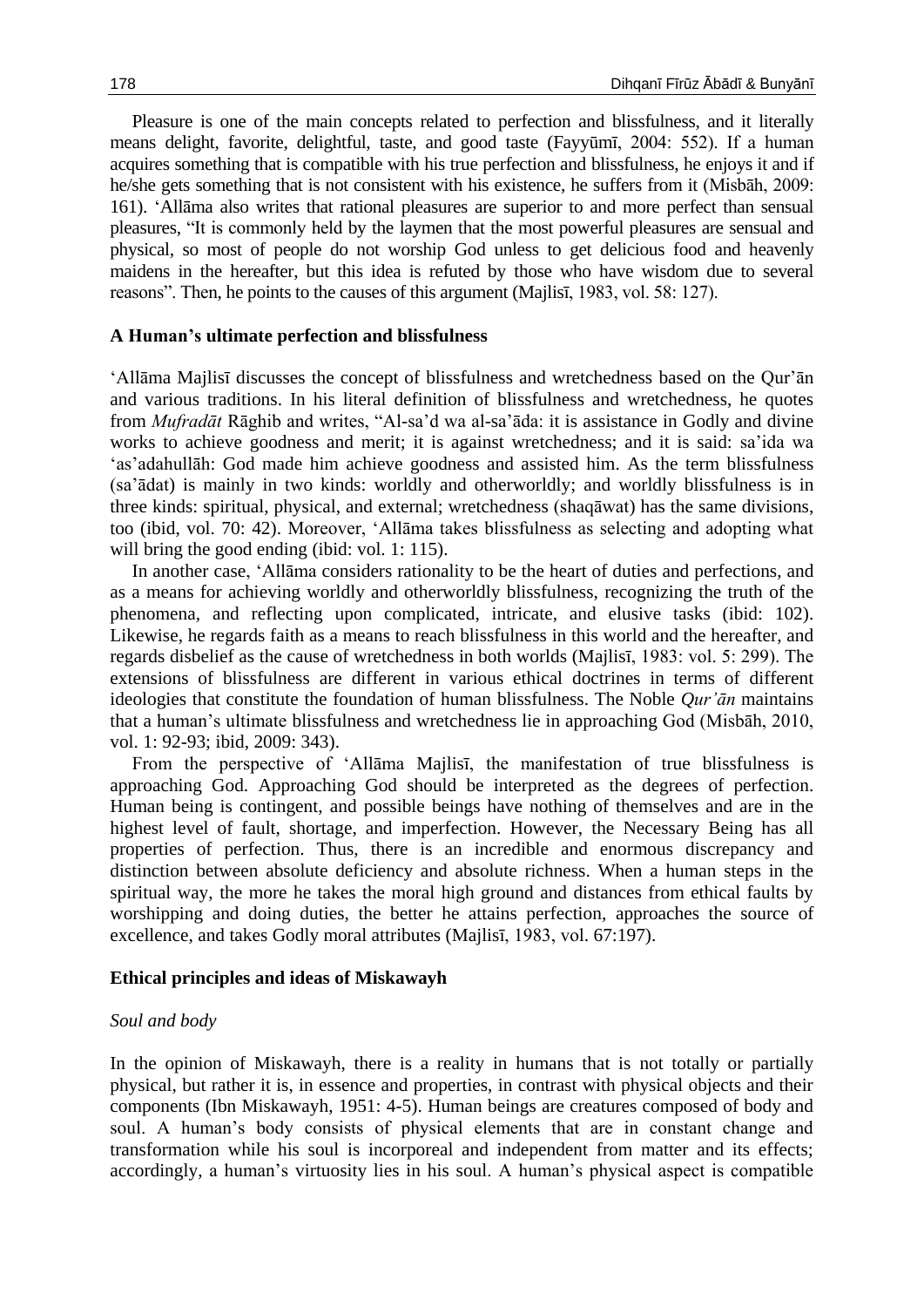with that of animals and his spiritual aspect corresponds the qualities of angels (Ibn Miskawayh, 1981: 69). In his view, soul is a living and immortal essence that is not susceptible to either death or destruction because it is neither physical nor accidental; it rather is considered a simple essence with no nullifying opposite; it is not a composite essence to be destructed either.

## *Faculties of the soul*

The recognition of the soul and its faculties is among important discussions taken into account by some philosophers in their works and they have presented different ideas in this regard (Aristotle, n.d.: 35; Suhriwardī, 1997, vol. 3: 26; Avicenna, 1985, vol. 2: 32; Ṣadr al-Muta'allihīn, 1981, vol. 8: 53). From the view of Miskawayh, the faculties of the soul are divided into three types: faculty in charge of thinking and reflecting on the essence of the phenomena, faculty dealing with wrath, bravery, performance of important and risky tasks, and tendency to domination, and the faculty of desire, interest in food, and a variety of sensual pleasures. These three types are distinct and incompatible such that the fortification of one would lead to the weakness of another. Rational faculty is the incorporeal truth or the angellike aspect of a human (Ibn Miskawayh, 1981: 14).

In Miskawayh's idea, the faculty of desire is not nurtured and not capable of being nurtured; the faculty of anger, although impolite, is capable of becoming polite; and finally, the faculty of rationality certainly has politeness and dignity. Becoming predominant in a human's soul, each of the faculties makes the others subordinate to itself. By the power of will and wisdom, a human can subdue his anger and desire to his ration, achieve theoretical and practical excellence, and improve his dignity and merits to the angelic level. However, if his rationality is at the service of desires and anger, he will accept the worst kind of slavery and will deteriorate to the stage of being like animals (ibid: 44).

## *Human perfection and blissfulness*

From the perspective of Miskawayh, human perfection is divided into two kinds, as there are two faculties in a person: One is theoretical wisdom and the other is practical wisdom. By one of them, he shows interest in science and knowledge and by the other is inclined to the order of tasks. His first perfection that is related to the theoretical faculty is to be encouraged into knowledge and awareness, achieve appropriate orientation to the truth, avoid fallacy in beliefs, and not get into doubt and uncertainty. Moreover, in gaining awareness about the truth of creatures and their hierarchy, it is essential for him to reach the highest stage of knowledge (that is Godly knowledge) and by which attain tranquility and certainty in his heart. However, the second perfection belonging to the practical wisdom is ethical perfection, which begins with the moderation of faculties and certain acts so that they become consistent and compatible, and hence the acts follow the faculty of thought. When a human becomes aware of the general truth behind the creatures, he somehow gets information about the details, too, because the details come from the underlying general truth of objects, and when a human reaches that level of theoretical and practical wisdom, in the light of those acts, he will become the successor of God – the creator of all the universe – and thus will not make mistakes in his conducts any more. In Miskawayh's view, the perfect creatures who attain this stage will have an eternal and immortal existence and will not miss any everlasting blessing, because by this state of perfection they will get the talent of receiving grace from God for ever and approach God such that there will not be any veil between them and God. It is truly the ultimate stage of human blissfulness (ibid: 33-35).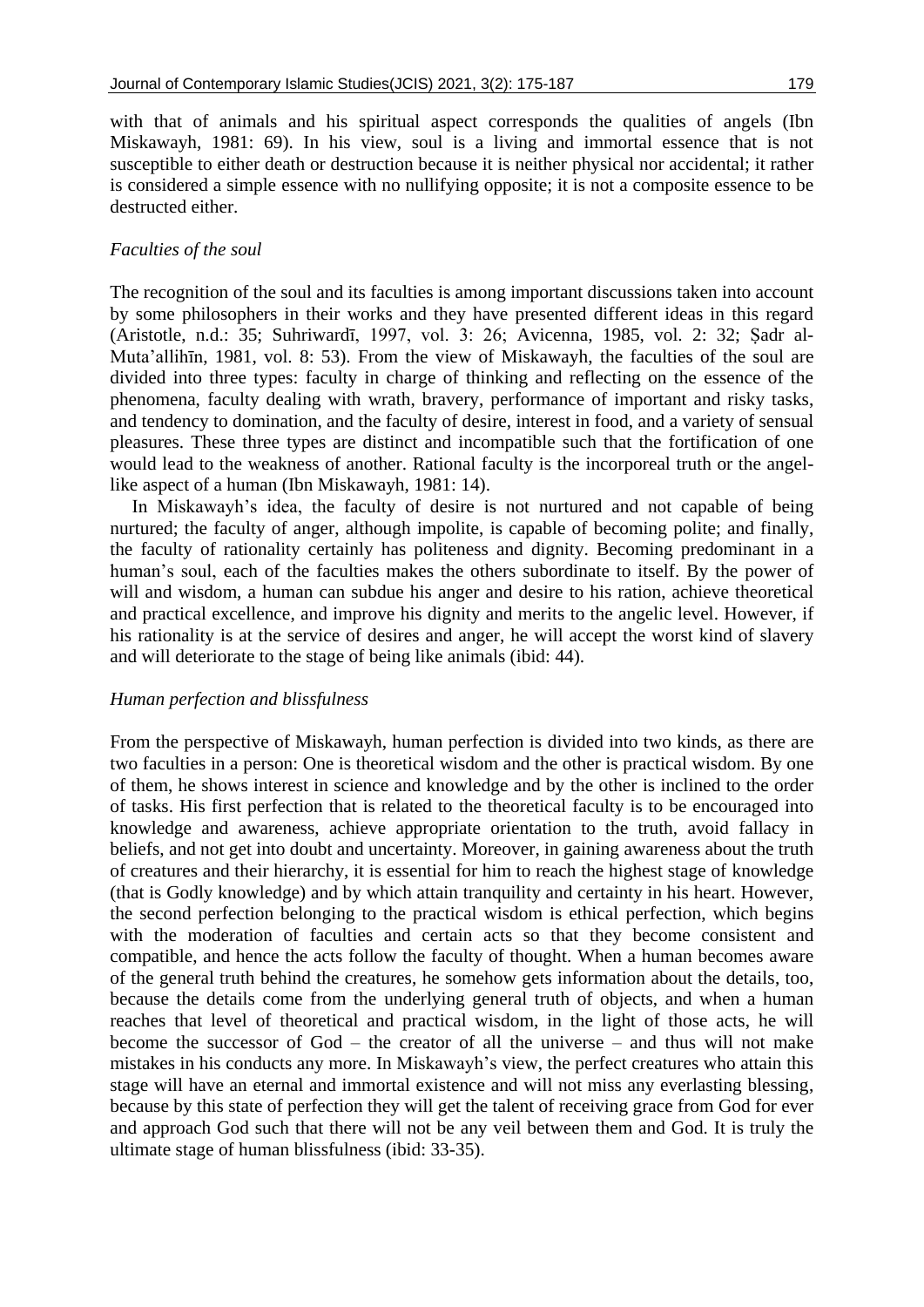## *Natural and typical temper*

Philosophers usually do not regard a person's actions and behaviors as his/her temper or ethics; but rather they regard temper as a disposition or firm tendency in the soul leading to certain actions without thinking and consideration (Fārābī, 1985: 24-34; Fayḍ Kāshānī, 1996, vol. 5: 95; Narāqī, n.d: 55; Ṣadr al-Muta'allihīn, 1981, vol. 4: 114). Miskawayh also holds that ethics is an approach by which some behaviors and merits are created in the soul that perform only beautiful actions. He considers ethics that has the objective of the betterment of human actions as one of the best and most noble branches of science, because it focuses on human being who is the most perfect creature in this world ('Ibn Miskawayh, 1981: 30). Miskawayh discusses whether a human's predominant and first temper is based on good or evil, reviews and analyzes different approaches in this regard such as the ideas of the Stoics and Galenus (ibid: 26-27), and finally quotes and confirms the theory of Aristotle. In his view, even unscrupulous people can become righteous as a result of education and correction; therefore, every behavior is capable of being changed so no changeable matter is innate and natural; as a result, no behavior is natural and instinctive. Though, people are said to be different in accepting the disciplines called behavior and are in various levels in terms of adjustment and disposition to different ethical issues (ibid: 24-28). Accordingly, in another approach, he divides temper into natural and typical. Natural temper originates from a human's essence and nature; for instance, some people get furious, excited, or frightened easily; however, typical temper is formed as a result of habit and repetition. Although some behaviors might begin with thinking and contemplation at first, they gradually turn into habit by repetition (ibid: 25). Miskawayh thus assumes that behavior is capable of being changed as a result of nurture and advice, although this change might occur slowly.

## *Ethical virtues and vices*

From the view of Miskawayh, each of the three faculties in a human gets strong or weak according to nature, habit, and nurture. Therefore, when the faculty of rationality moves on moderately and pays attention to its truth, the soul gets interested in true sciences and will be in the way of appropriate, undoubted knowledge so the moderation of rational soul brings about the virtue of knowledge and consequently wisdom. Likewise, when the faculty of desire and the *animalis* soul moves on moderately under the control of rationality and does not sink into desires and lusts, the virtue of chastity and consequently generosity will appear. Furthermore, when the faculty of anger becomes moderate and appropriate and follows the faculty of rationality such that it gets excited at the right time and does not excessively get furious, the virtue of patience and consequently bravery will emerge. The combination and moderation of all these virtues will constitute justice in the soul that will bring perfection and excellence of all virtues. Accordingly, there is a consensus among scholars that the virtues are four: wisdom, chastity, bravery, and justice (ibid: 14-15). In the following, Miskawayh mentions subcategories of the four virtues: The virtue of wisdom involves intelligence, memory, rationality, purity, sharpness of the mind, and easy learning; the virtue of chastity includes self-restraint, perseverance, beneficence, freedom, contentment, good temper, order, toleration, dignity, and beauty. Self-esteem, courage, patience, sobriety, fearlessness, and tolerance of suffering and hardship are among virtues that are considered as the subcategories of bravery. And finally, the virtue of justice involves merits such as honesty, uniqueness, meeting relatives, equality, decent judgment, friendship, and worship (ibid: 17-19). Many merits mentioned as the branches of ethical virtues by Miskawayh are those that are maintained in Islamic ethics, according to the verses and traditions, among which we refer to meeting relatives, praying, and so on. This concept is quite evident from his definition of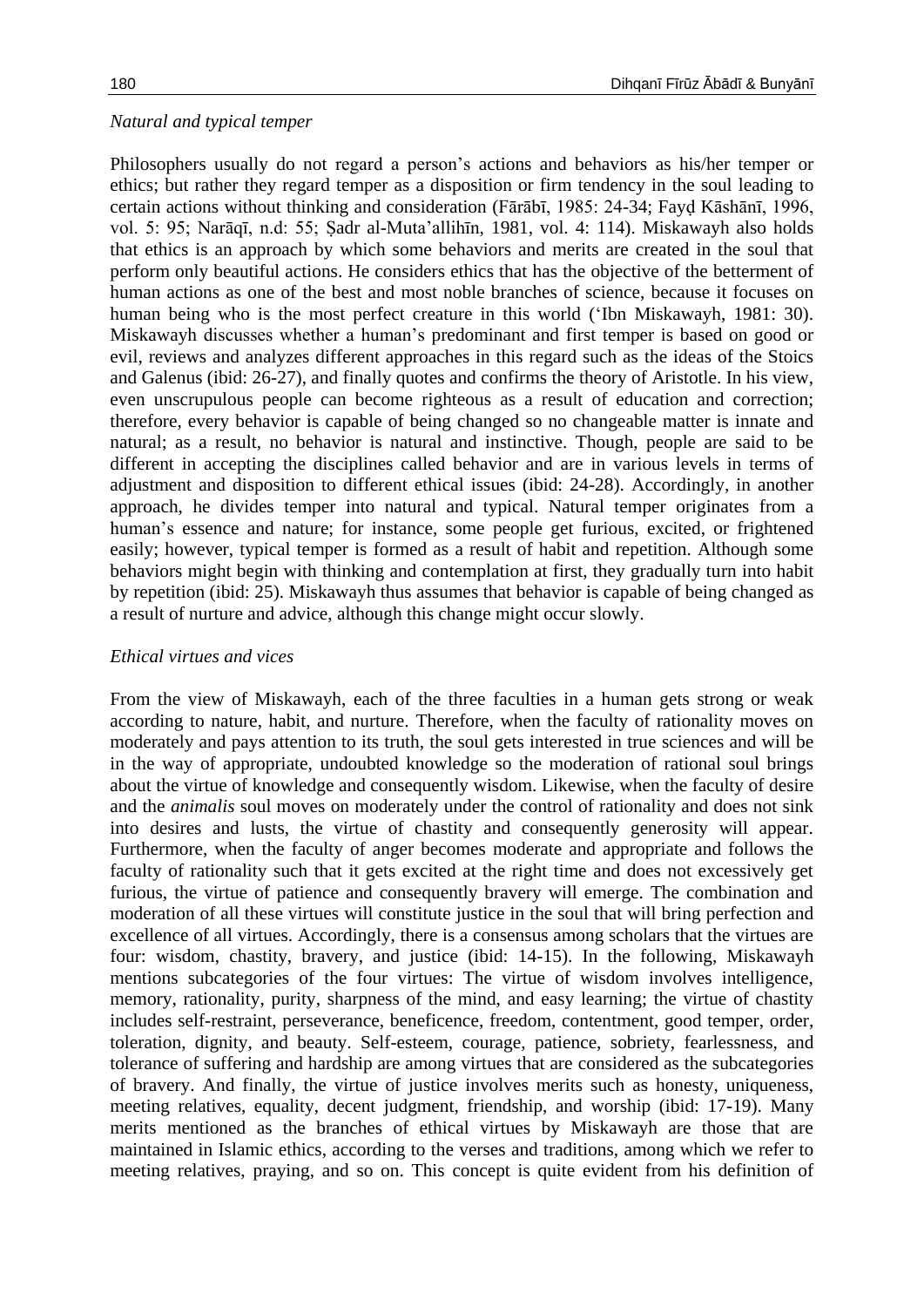## *Temperance and moderation*

One of the most significant discussions raised by the Islamic scholars in their ethical works under the influence of Aristotle is the golden rule of justice (Aristotle, 2007: 66; Fārābi, 1995: 37; Fayḍ Kāshānī, 2002: 60; Ghazālī, n.d, vol. 8: 98-99; Khumaynī, 2009: 147; Narāqī, 1999: 78).

After explaining the four virtues and their classifications, Miskawayh writes, So when you recognize these virtues and their types, you should also know their opposite vices. The virtues are the balance between two extremes and that is why when a virtue goes astray a bit, it approaches another vice. Achieving this moderation is hard, yet maintaining it is even harder (Ibn Miskawayh, 1981: 21).

Therefore, wisdom is the balance between stupidity and idiocy. Stupidity here refers to using the faculty of ration for unimportant issues not deserving contemplation and on the other hand, idiocy means the absence of contemplation and consideration. Chastity is the balance between two vices named the voracity and laxity of desire. The voracity here means going overboard in pleasures and laxity denotes restraining the soul from appropriate necessary pleasures for the body while they are permissible by ration and religion. Furthermore, courage is the middle point between two vices named fearfulness of the things that are not allowed to be afraid of and fearlessness in committing indecent actions. Finally, justice is the balance between two extremes; one is oppression and tyranny to gain excessive property and wealth by inappropriate and unwarranted means, and the other is being oppressed and depriving oneself from any property or asset while the person deserves it ibid, 22-23).

## **Pleasure and its different types**

The concept of pleasure has always been considered for analysis by philosophers and thinkers due to its close relation to blissfulness and ethical virtues (Aristotle, 1925, vol. 2: 325; Fayḍ Kāshānī, 1997: 169; Ikhāwn as-Ṣafā, 1991, vol. 3: 59; Ṣadr al-Muta'allihīn, 1981, vol. 4: 117; Shahrzūriī, 2005: 597). Miskawayh maintains that pleasures are divided into sensual and rational; some people assume that sensual pleasures are optimal good and super blissfulness insomuch that they suppose all human faculties are created to achieve these enjoyments. Because of this assumption, their noble soul – like an inferior slave – is at the service of their appetitive soul. Such pleasures originate from the faculties of desire and anger and are common between humans and animals (Ibn Miskawayh, 1981: 35-36). Sensual pleasures are accidental, that is, they lose their attraction soon and their repetition will bring boredom and suffering; however, rational pleasures are innate, stable, and exclusively for humans (ibid: 79). Besides, Miskawayh in another approach regards blissfulness as the most enjoyable and righteous pleasure. In his view, pleasures are in two kinds: passive pleasures common between humans and animals, and active pleasures that are exclusively assigned to humans only. Sensual pleasures are accompanied with lust, disappear soon, and become repetitive, even painful, disagreeable, and ugly; these are contrary to the innate rational pleasures that are stable and long lasting. Therefore, blissful pleasure is essential, not accidental; it is rational, not sensual; it is active, not passive; and finally, it is Godly, not mundane. It is an enjoyment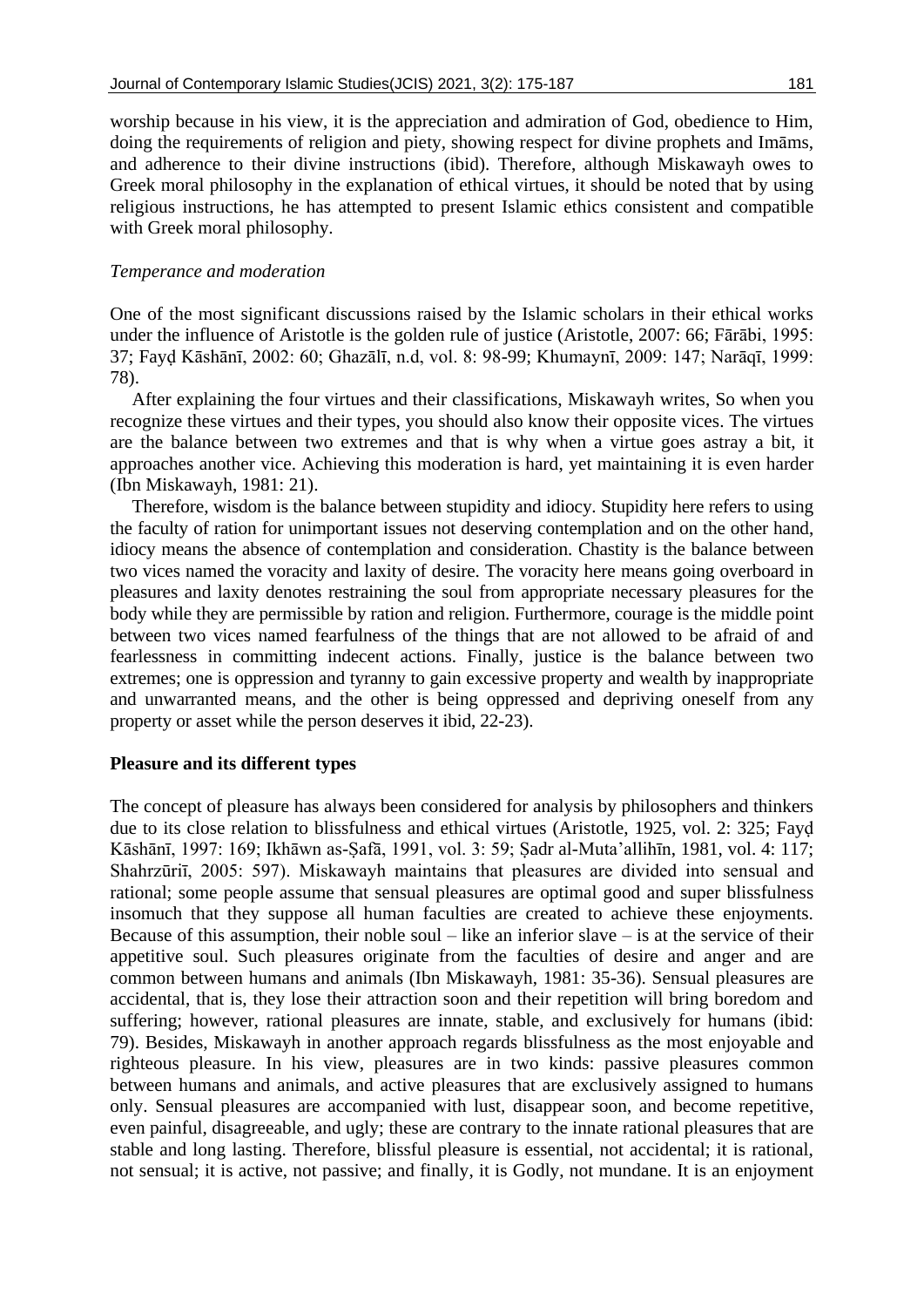that is created only as a result of achieving virtues and wisdom (Avicenna, 1984: 417; Fārābī, 1992: 248-250; Ibn Miskawayh, 1981: 84-85; Ṣadr al-Muta'allihīn, 1981, vol. 4: 142).

## **Blissfulness and its different stages from the perspective of Miskawayh**

After proving the spiritual aspect of human being, this question is raised that whether human blissfulness and perfection is related to only the soul or both body and soul. In his answer to this question, Miskawayh critically analyzes different theories such as the theory of physical pleasure by the sensualists and spiritual pleasure by philosophers such as Pythagoras, Socrates, and Plato (Ibn Miskawayh, 1981: 69). Miskawayh then explains his idea on the truth of blissfulness that is a combination of these two theories. In his view, a human is of spiritual virtue by which he can reach the level of angels; he also is of physical virtue like that of the animals; therefore, a blissful human is either at the stage of physical issues and at the same time has an eye on charity, or is at the stage of spiritual issues and at the same time pays attention to physical affairs and reflects upon and follows the signs of God's power and wisdom. In his idea, blissfulness lies in either of the above stages although one of them is more limited and deficient than the other due to its worldly deceits and physical luxuries. A human might become obsessed with these aspects that are replete with sorrow and regret and restrain him from good and improvement in doing moral acts. However, a truly happy person is the one who has immense wisdom, is at the highest level of spirituality, is enlightened with the divine light, and is always consent and satisfied with the blessings he receives from God. He does nothing but what is the will of God and chooses nothing but what makes him close to God. Of course, the levels of humans is various in this regard; therefore, Miskawayh holds that issues such as success, accurate beliefs, ethical virtues, decent behavior, health, wealth, and good reputation bring just partial blissfulness whereas ultimate blissfulness lies in the substantiation of all spiritual and physical perfections altogether (ibid, 69-72).

## **Analysis**

## *Philosophical and religious approaches*

Philosophical ethics discussed by some Muslim thinkers and philosophers such as Kindī, Fārābī, Miskawayh, Khāja Nasīr, Fayḍ Kāshānī, and so on is based on virtue ethics. The emergence of virtue ethics in philosophy dates back to ancient Greek. Later, Muslim philosophers started to represent a religious interpretation of the ancient Greek ethical ideas, as they did not find them against religious instructions of Islam. Ibn Miskawayh who is a Platonic-Aristotelian philosopher has made use of religious instructions more than other philosophers before him in his books *Tahdhīb al-akhlāq* and *Taṭhīr al-a'arāq*. He has extracted many important ethical points from the *Qur'ān* and traditions; however, his principle moral system relies on Aristotle's theory of balance. All in all, what was summarized about the ethical ideas of 'Allāma Majlisī in this article is based on the themes in the *Qur'ān* and traditions and has a quite religious and theological structure.

## *Principles of Islamic ethics*

In different branches of knowledge, there always exist a preset purpose, subject, definition, problems, and principles. Ethics or moral philosophy is not exempt from this rule either, and the scholars in this field have attempted to explain the imagination principles and foundations before getting into the main subjects because the imagination and confirmation principles of every branch of science are in fact its bases. Therefore, what is stated as the foundation of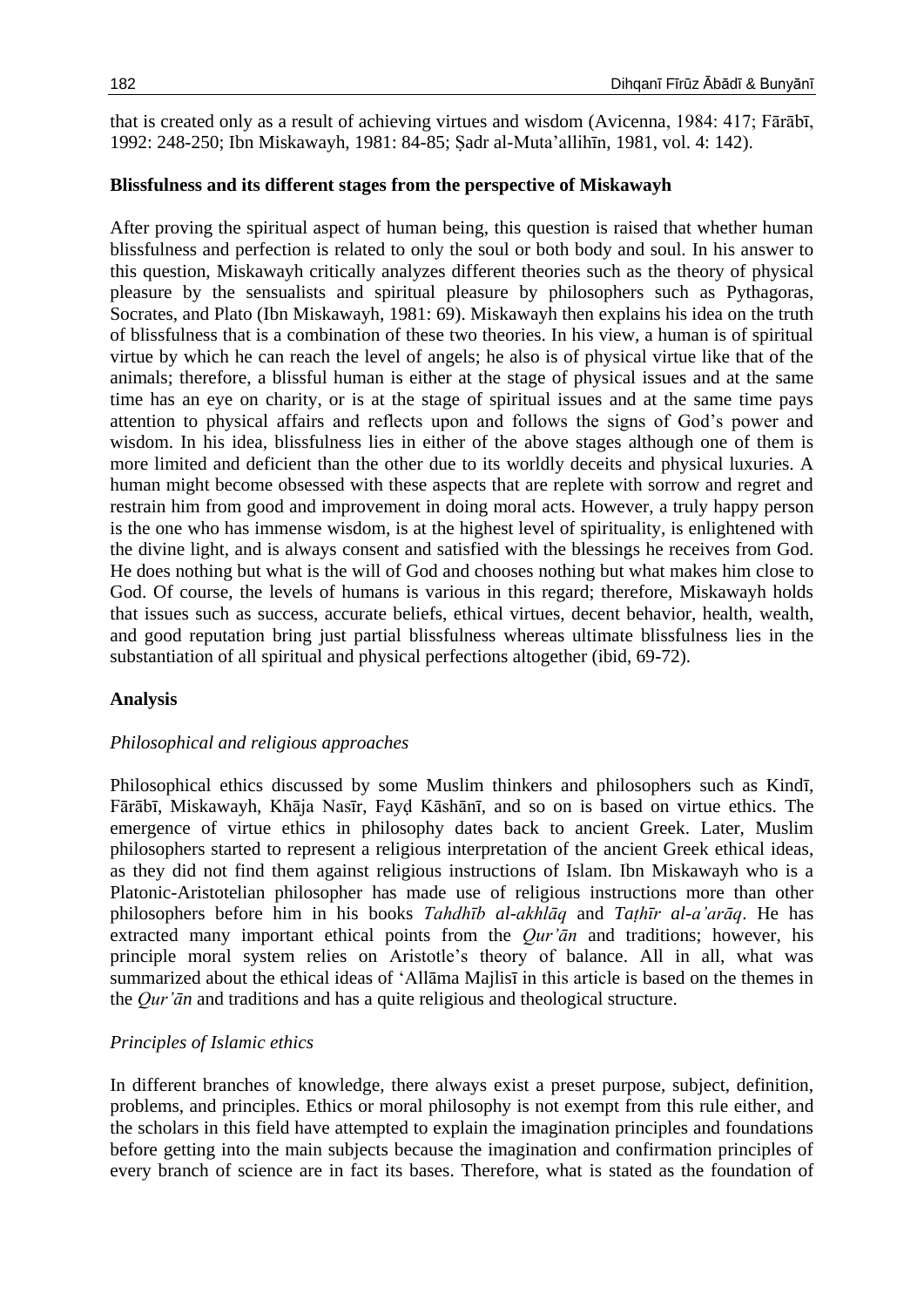ethics by philosophers is definitely of importance and making a comparison between two ethical approaches can reveal their similarities and differences in terms of principles.

## *Principles of Miskawayh's ethics*

In his definition of morality and its principles, Miskawayah believes that ethics is a branch of knowledge that has some foundations and objectives. Of course, as mentioned before, Miskawayah has not discussed all details about ethics, but rather he has just dealt with proving the soul (nafs), the classification of its faculties, goodness and blissfulness, and the definition of ethics; however, in his discussion of different ethical issues, he has also stated some subjects about the philosophy of ethics and its principles. What is significant here is the extent to which he has been under the influence of ancient Greek philosophers. Undoubtedly, Miskawayh has been influenced by the ideas of Aristotle and Plato in his book *Biḥār alanwār*. Like Aristotle, he believes that the soul is not compatible with the substance of body because it neither changes nor transforms. Besides, he defines the triplet virtues with respect to faculties of the soul and also adds a fourth one named justice to them. There is a consensus among philosophers that Socrates and his pupils have been the first ones who mentioned these four virtues (Aḥmadpūr, 2011: 112). Although the basic principles in the ethical doctrine of Miskawayh are based on Aristotle's theory of balance as well as other moral instructions of Socrates and his pupil Plato, he has been inspired by religious theology, too, and has attempted to interpret virtue ethics in a religious philosophical framework.

## *Ethical principles form the view of 'Allāma Majlisī*

In his noble book *Biḥār al-anwār,* 'Allāma Majlisī has not emphasized the principles and definition of ethics; in another words, it is better to say he has not assigned an independent chapter to ethics or moral philosophy like other philosophers because he does not mainly intend to write an ethical book or establish a special moral doctrine. However, in all volumes of *Biḥār*, inspired by the verses and traditions, he has mentioned some human moral characteristics among which we can accurately infer the basics of Islamic ethics from his view. The arguments of 'Allāma about anthropology, study of the soul, ontology, theology, and monotheism in his noble book convey the confirmation principles of Islamic ethics based on the *Qur'ān* and traditions. Through the overall structure of *Biḥār al-anwār*, it seems that Majlisī – like many other narration transmitters – acknowledges ethics as subsidiary to faith, regards ethical virtues and vices as the soldiers of faith and disbelief, and thus he raises ethical traditions after the discussion of faith and disbelief. First, he addresses ethics of servitude and individual ethics, then he discusses social relations and the believer's rights, and finally he mentions Islamic rituals and traditions in different individual and social fields (ibid: 271).

Therefore, in the view of Allāma Majlisī, there is a deep relationship between the purity of the soul, ethical virtues, faith, and monotheistic theology because a human's true blissfulness lies in divine ethics and it is obtained only in the light of monotheism). Furthermore, according to genuine Islamic ideology, the accurate recognition of this world, its attractions, and its role in blissfulness and wretchedness in addition to the recognition of the otherworld as the ultimate destination for a human and the place for receiving rewards and punishments have an undeniable effect on moral guidance, acquiring ethical virtues, and freedom from moral vices.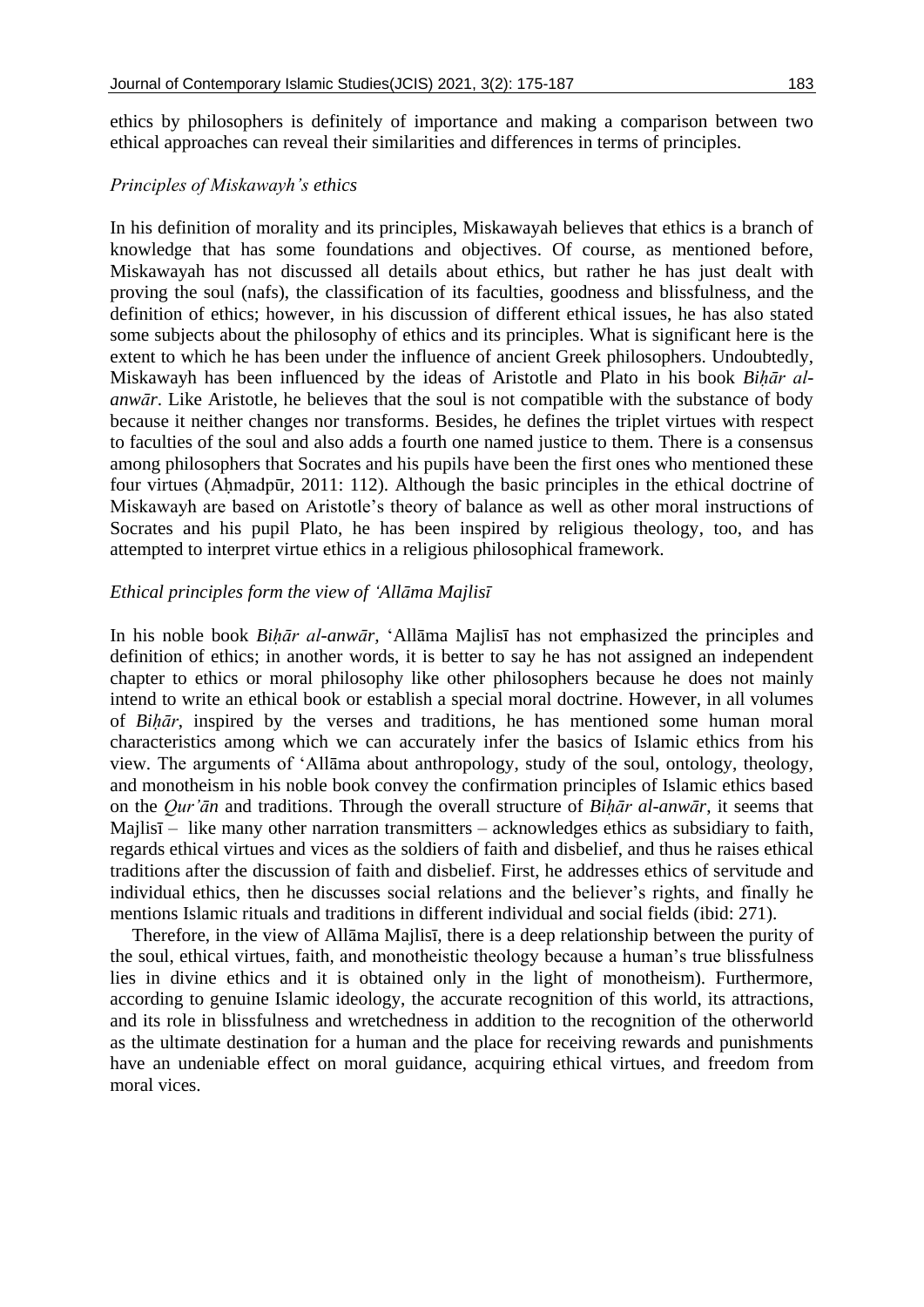## **Comparison between the ideas of Allāma Majlisī and Miskawayh**

## *Similarities*

With respect to what was explained above on the ethical system of Allāma Majlisī and Miskawayh, we can refer to the following similarities between their views about morality:

- A. As mentioned above, the principles of ethics include discussions about the soul or the science of soul that is of special importance in in ethics. With regard to different qur'ānic verses and traditions, Allāma Majlisī interprets discussions about the soul and its faculties. He regards a human consisting of body and soul and believes that they are independent from each other. He also maintains that a human's nobility and dignity depend on his rationality. Miskawayh also holds that a human has a truth that is neither physical nor semi-physical, but rather it is contrary to objects and their parts in terms of essence and qualities; therefore, in his view, a human is a combination of body and soul. He maintains that a human's value relies on his soul because his bodily aspect is comparable with animals while his spiritual dimension is like angels.
- B. As mentioned through various volumes of *Biḥār al-anwār,* in the ethical doctrine of Miskawayh and 'Allāma Majlisī, blissfulness is voluntarily acquired by means of virtues.
- C. Like 'Allāma who discusses blissfulness in this world and the hereafter based on the verses and different traditions, Miskawayh first mentions different theories on blissfulness and then raises the theory of comprehensive blissfulness including happiness in both worlds.
- D. Although in Allāma's view, evil dominates good in human nature and people are different in terms of temper and qualities, it should be noted that according to him, even natural and innate tendencies in a human are changeable by practice and people can create moral virtues in themselves through endeavor, persistence, and repetition. Miskawayh also divides temper into natural and typical and then explains about them. He refers to the transformation of human behavior as result of nurture and advice, although he assumes that this transformation may take some time.
- E. 'Allāma Majlisī and Miskawayh have both paid attention to the theoretical and practical guidelines of ethical pedagogy, and based on their own approach to morality, have attempted to delve deep into both theoretical and practical methods of acquiring ethical virtues and restraining from vices.

## **Differences**

A) 'Allāma Majlisī considers rational soul as a delicate, luminous, and divine substance from the World of Sanctity that belongs to the body. From his view, the arguments of philosophers for incorporeality of the soul are against the *Qur'ān* and tradition and thus are questionable. However, rejecting the incorporeality of the soul and belief in its corporeality are not free from fallacy unless we accept that 'Allāma believes in a level of incorporeality of the soul, as he sometimes regards it coming from a sacred and luminous world. However, Miskawayh definitely argues for the idea of incorporeality of the soul.

B) What Miskawayh writes about the three faculties of the soul as well as its talents, potentials, developmental stages, and perfection is inspired by the ethical doctrine of ancient Greek philosophers, whereas 'Allāma Majlisī discusses the soul and its faculties from the perspective of the *Qur'ān* and traditions. He states that the soul has five spiritual and inherent rational faculties as well as some stimulative and active faculties. It seems that the triplet classification of the faculties of soul by Miskawayh and his division of ethical tendencies and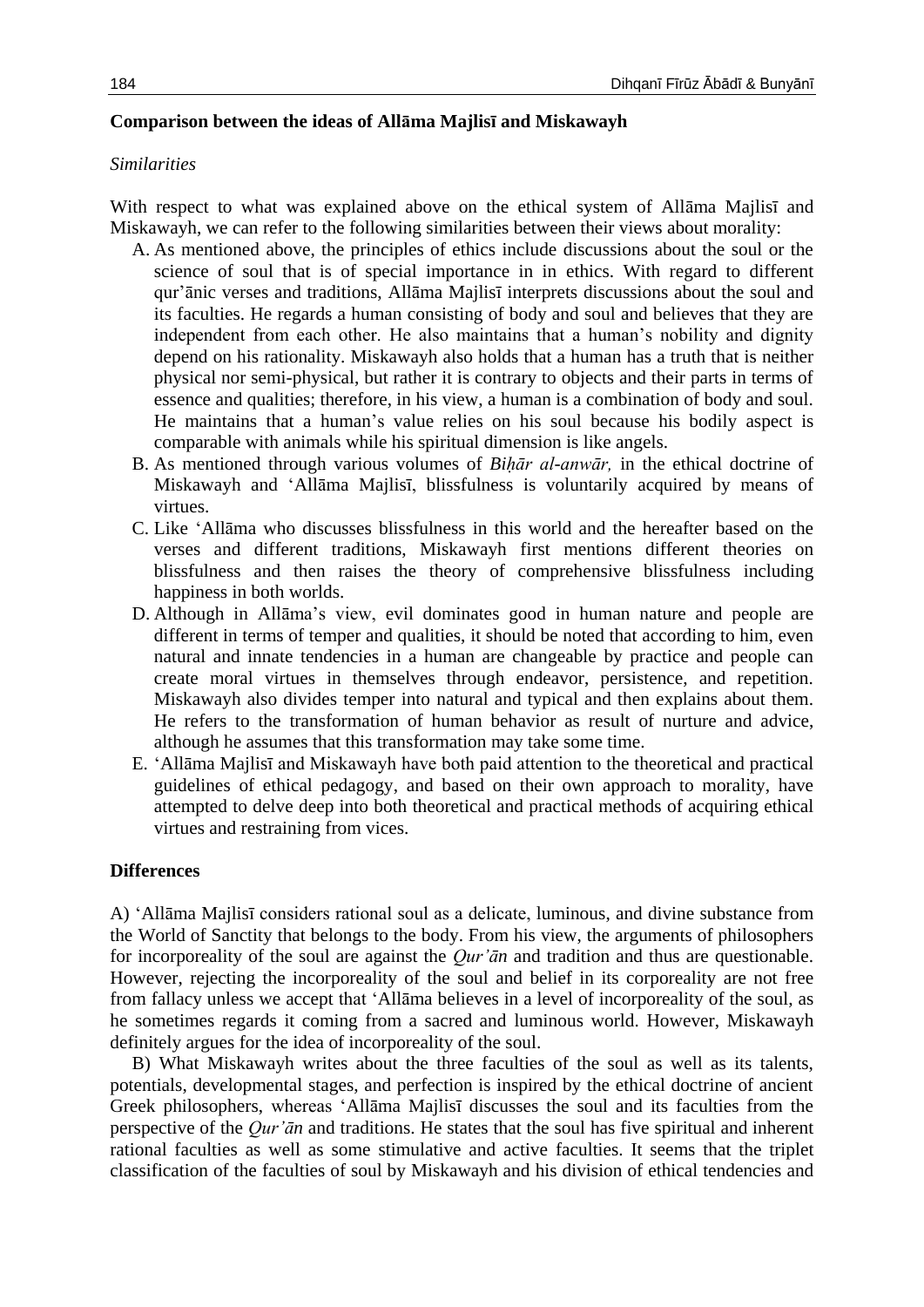behaviors according to that is faulty and questionable. More contemplation and inquiry reveal that 'Allāma Majlisī's classification of the faculties of soul with regard to the qur'ānic verses and traditions is more accurate, as he has attempted to take all human epistemological and spiritual aspects into consideration.

C) Although Miskawayh has tried to make a comparison between Aristotelian virtue ethics and religious ethics to establish a theological moral doctrine and interpret ethical virtues and their types according to the principles of religion and has pointed to the role of Sharia in human blissfulness, it can be said that despite his endeavor for the interpretation of rational and theological instructions of the verses in the Noble *Qur'ān* and traditions of the Infallibles (a), he has neglected or underestimated many ethical virtues important in Islamic ethics such as faith, monotheism, piety, and their role in human blissfulness (Jawādī Āmulī, 2011, vol. 21: 88; Ṭabāṭabā'ī, 1996, vol. 10: 124; vol. 11: 155-157). Despite the strengths of t Miskawayh's approach to blissfulness – which is under the influence of ancient Greek philosophers – , the subject of faith and its role in achieving blissfulness is not adequately and appropriately considered as in his view, blissfulness is said to be acquired through virtues that are irrelevant to faith and monotheism. Besides, in his exegeses and explanations about ethical ideas and principles, Miskawayah has mostly referred to ancient Greek philosophers such as Aristotle, Plato, and Galenus while he has rarely made use of the qur'ānic and traditional references. From this aspect, his morality cannot be considered as a comprehensive reflection of religious-philosophical ethics. However, 'Allāma Majlisī, in volumes 3 and 4 of his Noble book *Biḥār al-anwār*, has explained about monotheism in detail and assigned volumes 62 to 70 of his book to discussions about faith and disbelief. He has also reviewed other ethical virtues in different volumes of *Biḥār* so that by an accurate reflection upon the overall structure of the book, its title, and chapters based on the qur'ānic verses and traditions, we can understand his ethics in which the importance of monotheism, faith, piety, and other religious virtues are displayed in the best way.

D) In Miskawayh's view to ethics, the individual aspects have been considered more. Although some arguments about the ethics of servitude, social ethics, and family ethics have been raised, it seems that social aspects have not received sufficient attention. On the other hand, in various volumes of *Biḥār al-anwār*, in addition to personal ethics in terms of virtues and vices, some social aspects like the ethics of servitude, society, and family have thoroughly been discussed.

E) The discussion of Imāmat and Wilāyat have not been highlighted in the pedagogical ethics of Miskawayh such that it can be said he has not paid enough attention to the key role of obeying an Imām as a perfect human for the leadership and guidance of people in achieving blissfulness both in this world and the hereafter. However, 'Allāma Majlisī, in volumes 23 to 27 of *Biḥār*, has discussed this discussion in detail; this conveys the significant place of these concepts for him.

F) In Islam, the emphasis on the imitation of religious models (that are ethical as well) is very noticeable. Obedience to the Prophet (s), Imāms (a), and other religious figures who guide us to morality and are in the role of instructors whose behavior and speech display ethical codes and perfection is highly emphasized. These role models are called "moral saints" in Christianity and are introduced by the church. In Islam, they are called "Uswa" who are either introduced by God or are gradually recognized by people themselves (q.v. Khazā'ī, 2009: 144-164). Inspired by the *Qur'ān* and traditions, 'Allāma Majlisī in numerous volumes of *Biḥār* has emphasized the role of models and moral imitation in ethical pedagogy (Majlisī, 1983, vol. 67: 358; vol. 65: 152), but in Miskawayh's ethics, scant attention has been paid to this discussion.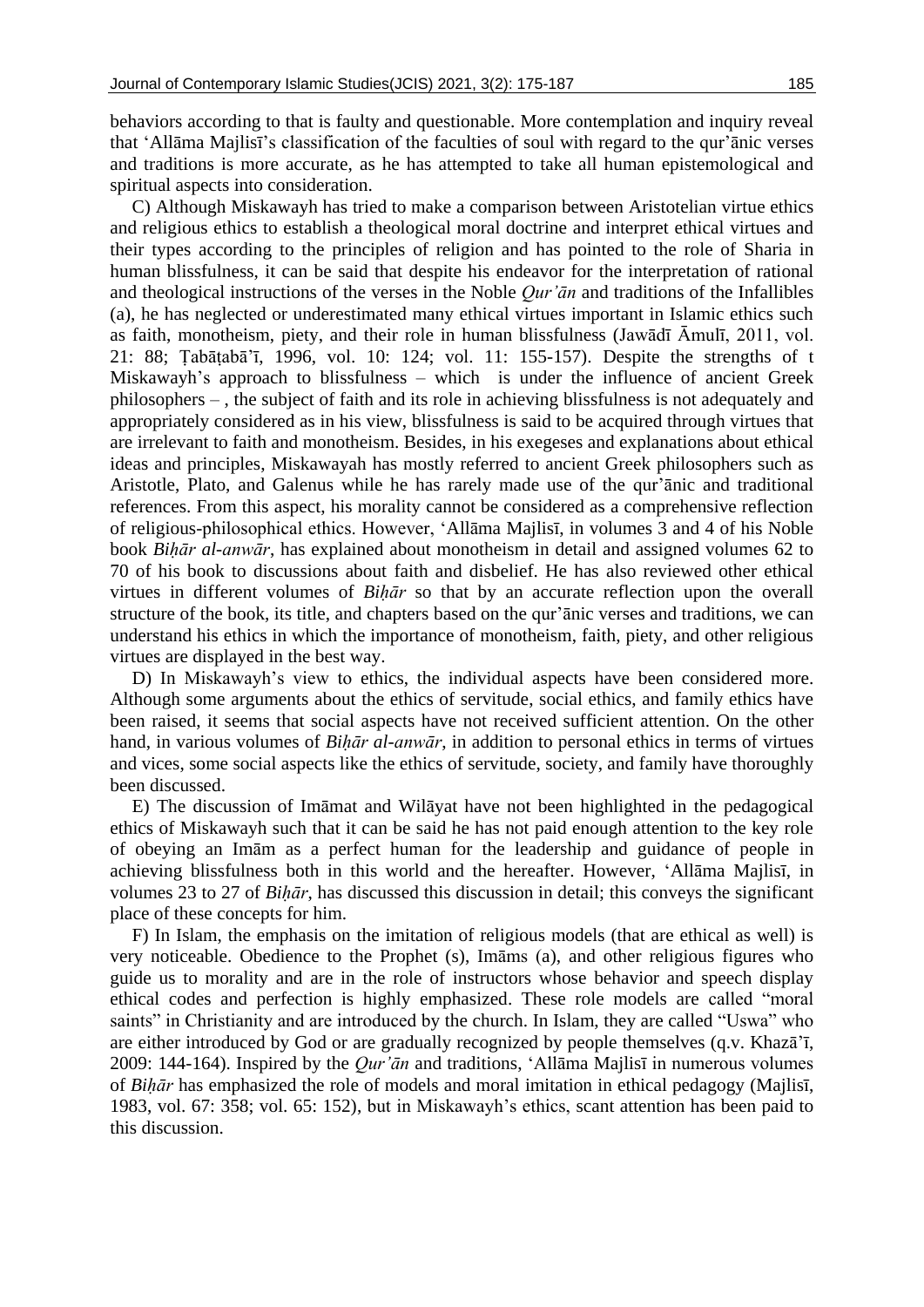#### **Conclusion**

The philosophical and ethical ideas of Miskawayh are so wise and sagacious of its kind. His attempts to shed light on imagination and confirmation principles in ethics and create coherence between the philosophical instructions of Greek and Islamic ethics are of scientific strength, validity, and comprehensiveness. Some researchers assume that Miskawayh has been under the influence of Aristotle in raising the subject of relationship between blissfulness and virtue and theory of balance (q.v. Tawāzīyānī, 2010: 89-106). It should be noted that the attempt to derive scientific and rational principles of Islamic ethics from the heart of qur'ānic verses and traditions is an issue neglected by Islamic thinkers during history. However, the significant place of ethics in Islam is evident to everyone and the Prophet (s) says in this regard: "Verily, I have been sent to uphold and complement the noble morals and human virtues." However, many Islamic philosophers such as Miskawayh have only attempted to represent Islamic ethics compatible and consistent with ancient Greek philosophical and ethical doctrines and thus have made less reference to the *Qur'ān* and traditions in their discussions. On the other hand, although 'Allāma Majlisī was not about to write a book exclusively on ethics, he has stated scholarly and logical themes in ethics based on the *Qur'ān* and Islamic traditions with an analytic and scientific approach within different volumes of *Biḥār*. In the ethics perceived from *Biḥār al-anwār*, in addition to the emphasis on the role of ration in the interpretation of theoretical and practical instructions and specification of moral virtues according to the verses in the Noble *Qur'ān* and traditions of Ahl al-Bayt, special attention has been paid to the basic role of religion in the explanation of spiritual principles of ethics as well as moral and educative aspects. *Biḥār al-anwār* displays a perfect and comprehensive manifestation of Islamic virtues and principles that guarantee human blissfulness in all physical and spiritual dimensions and make up for the likely rational deficiencies or insufficiencies in the recognition of human blissfulness and perfection. Overall, it seems that a comprehensive ethical system is needed to involve personal, social, and political ethics as well as branches such as moral philosophy, professional ethics, and so on.